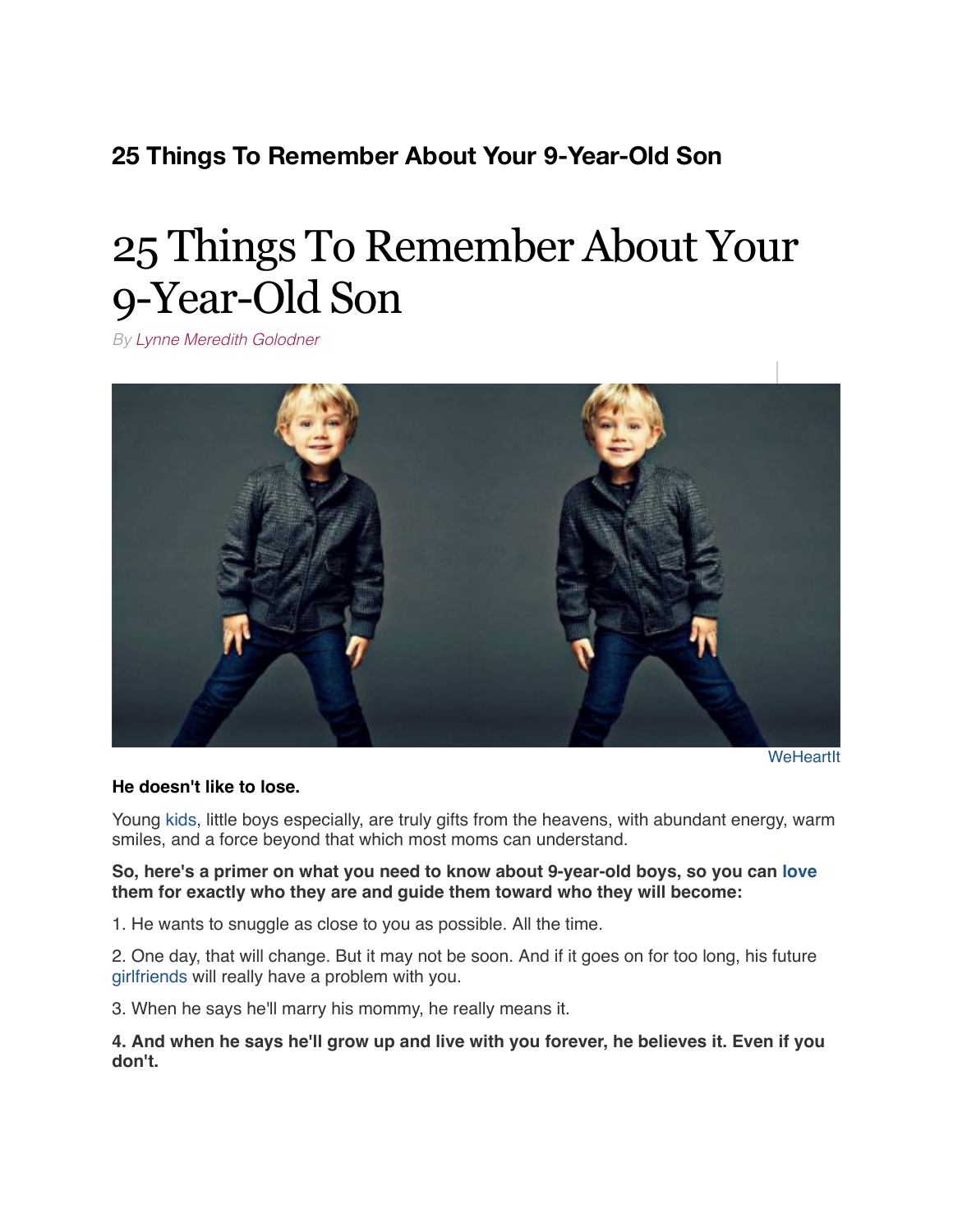5. He's genuinely sweet — so sweet that you just want to scoop him up and see no wrong with him. Even when it's there.

6. He feels things deeply. His ecstasy over a butterfly flittering across the soccer field is more heartfelt than you can imagine.

7. As are his tantrums, which are loud, passionate and long.

8. The only thing that can bring him back from an all-out passionate wailing session is your soft, loving voice ... followed by something sweet to eat.

9. He doesn't like to lose. This may be your fault for raising him to think everybody wins. But when his soccer team goes 0 for 10 games in a season, he'll never, ever, forget it.

10. The worst possible thing you could do is take him shopping. He'll whine and drag his feet and pout. But when you buy him clothes on your own time, he will insist that you should've known he no longer wears red.

#### **11. He'll tell you he showered yesterday, when really it's been four days. He may be cute and cuddly, but he no longer smells like that sweet boy you remember.**

12. It takes him a full three minutes to tie his shoes, which will have to be lined up perfectly by the door when he takes them off.

13. He can never remember to make his bed, pick up his discarded, dirty clothes from the floor, or put away ... anything.

14. Ice cream three or more times a day is normal. Really.

15. He believes you when you speak. About anything.

16. When he vows he'll never zipline/rockclimb/sleep over at a friend's, he really means he won't until he gathers the courage to do all of it and more. And it will take very little, like a [family](http://www.yourtango.com/taxonomy/term/33399) vacation with all the cousins climbing the rock wall or traversing the adventure course, to get him to try. And then he'll LOVE it and do it every day of the vacation.

17. He still loves to streak [naked](http://www.yourtango.com/20086672/what-a-man-sees-when-youre-naked) through the house and only giggles when his older siblings whine that they really don't want to see it.

#### **18. His favorite color is pink. And it's up to you to make that OK and gender-stigmafree.**

19. He'll ask you question upon question because he believes you know everything, and if you say, "I don't know," you'll burst that bubble.

20. Some day soon he'll realize you don't know everything, so enjoy it while it lasts.

21. He loves good books, puzzles, any and every Lego set, and *The Simpsons*. But he'd be happy watching *Tumblebooks*, *Caillou* or *The Muppets*, were it not for the influence of his older siblings. Preserve his innocence as long as you possibly can.

22. He will play on your iPad/computer/iPhone/Wii for hours if you let him. But if you turn it off and tell him to jump on the trampoline, he'll literally be in heaven.